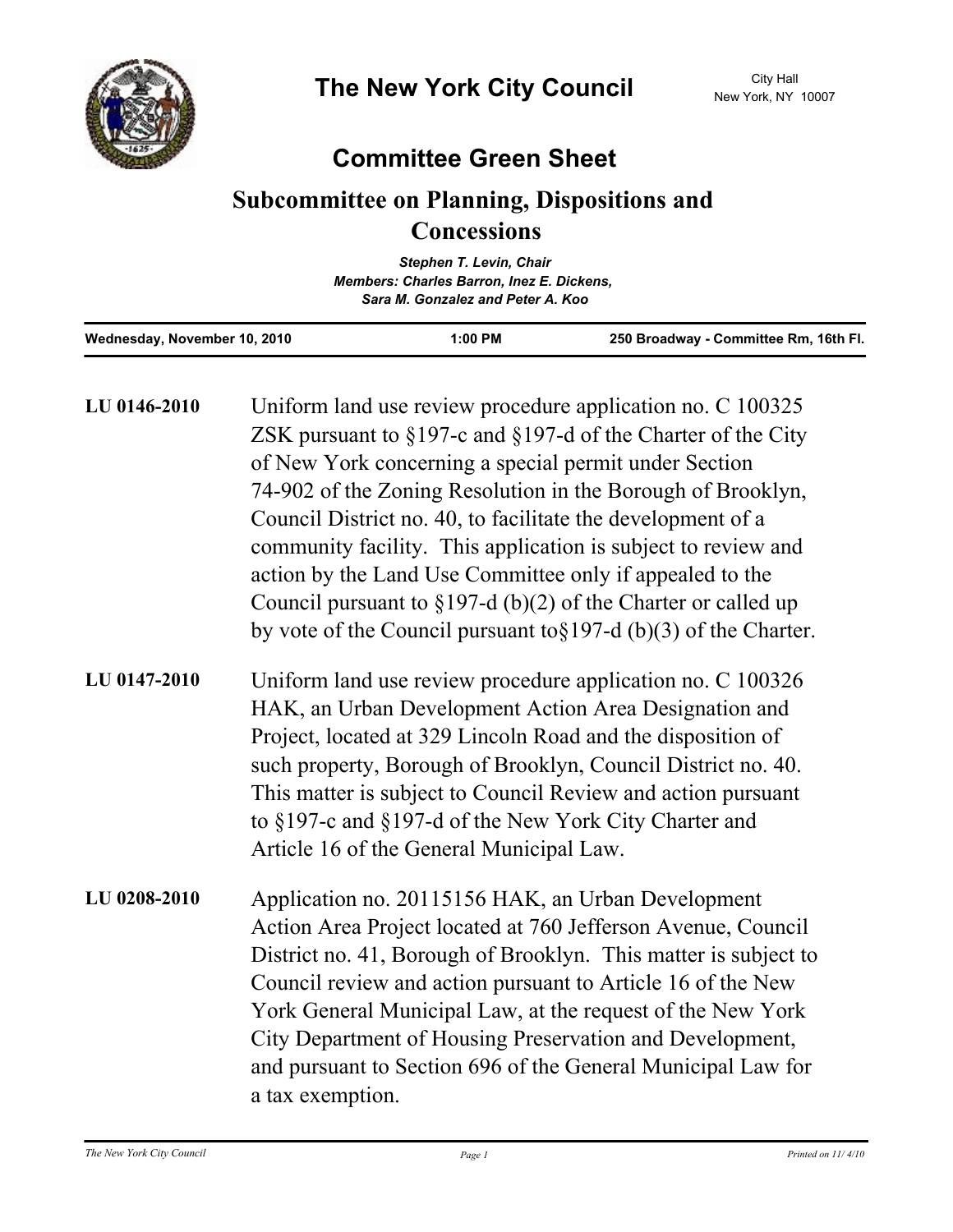| LU 0238-2010 | Application no. 20115223 HAK, an Urban Development<br>Action Area Project located at 824 Monroe Street, Council<br>District no. 41, Borough of Brooklyn. This matter is subject to<br>Council review and action pursuant to Article 16 of the New<br>York General Municipal Law, at the request of the New York<br>City Department of Housing Preservation and Development<br>and pursuant to Section 696 of the General Municipal law for<br>an exemption from real property taxes. |
|--------------|--------------------------------------------------------------------------------------------------------------------------------------------------------------------------------------------------------------------------------------------------------------------------------------------------------------------------------------------------------------------------------------------------------------------------------------------------------------------------------------|
| LU 0247-2010 | Application no. 20115272 HAQ, an Urban Development<br>Action Area Project located at 164-14 104th Road, Council<br>District no. 27, Borough of Queens. This matter is subject to<br>Council review and action pursuant to Article 16 of the New<br>York General Municipal Law, at the request of the New York<br>City Department of Housing Preservation and Development<br>and pursuant to Section 696 of the General Municipal law for<br>an exemption from real property taxes.   |
| T2010-1926   | Application no. 20115224 HAM, In Rem Action no. 38,<br>Application submitted by the Department of Finance and the<br>Department of Housing Preservation and Development,<br>pursuant to Section 11-412 of the Administrative Code and<br>Article 16 of the General Municipal Law for the transfer and<br>disposition of property and related tax exemptions located in<br>Community Board 11, Council District no. 9, Borough of<br>Manhattan.<br><b>Preconsidered</b>               |
| T2010-1927   | Application no. 20115225 HAR, In Rem Action no. 49,<br>Application submitted by the Department of Finance and the<br>Department of Housing Preservation and Development,<br>pursuant to Section 11-412 of the Administrative Code and<br>Article 16 of the General Municipal Law for the transfer and                                                                                                                                                                                |